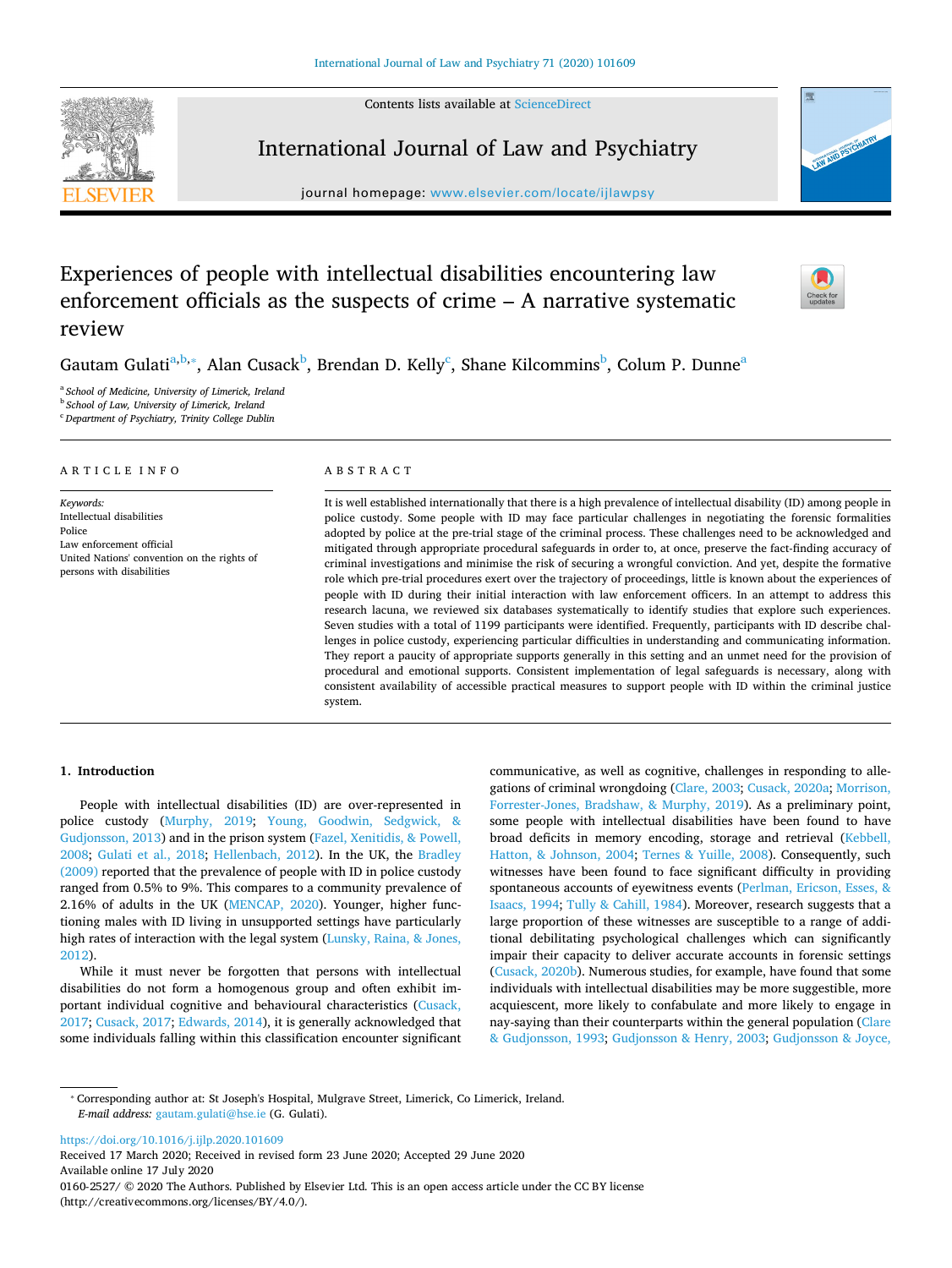[2011\)](#page-6-15). There is also evidence to suggest that such witnesses are more likely to obfuscate generic details about an alleged incident such as names, times and dates ([Beail, 2002](#page-5-4); [Kebbell, Hatton, Johnson, &](#page-6-16)  [O'Kelly, 2001\)](#page-6-16), that they will entertain a final option bias in response to closed-multiple choice questions ([Heal & Sigelman, 1995\)](#page-6-17), that their knowledge of the legal process is poor and that they struggle routinely to comprehend legal terminology [\(Ericson & Perlman, 2001\)](#page-6-18). All of these factors conspire so that people with intellectual disabilities can feel isolated, uncertain and alone both before and after their interaction with the criminal justice system [\(Hyun, Hahn, & McConnell, 2014](#page-6-19); [Murphy et al., 2017\)](#page-6-20).

Each of these psychological challenges experienced by some individuals with intellectual disabilities, moreover, can be significantly exacerbated by a range of wider environmental factors associated with the setting in which an individual's account of events is elicited. It is particularly apparent from the research which exists in this area, that the responses of a person with an intellectual disability will be biased by both the status of the interviewing actor and the formality of the venue in which the exchange is taking place ([Cusack, 2018](#page-5-5); [Gudjohnsson, Murphy and Clare 2000](#page-6-21); [Gudjonsson & Gunn, 1982\)](#page-6-22).

As such this is the constituency of the criminal justice system that is arguably most open to miscarriages of justice and violations of rights ([Gulati, Cusack, Kilcommins, & Dunne, 2020\)](#page-6-23). Indeed, a retrospective analysis of the US register of exonerations revealed that a quarter of exonerations arising from false confessions are from people with ID ([Schatz, 2018](#page-6-24)).

Suspects with intellectual disabilities – in much the same way as victims with intellectual disabilities [\(Cusack, 2018](#page-5-5); [Edwards, Harold, &](#page-6-25)  [Kilcommins, 2012;](#page-6-25) [Kilcommins & Donnelly, 2014](#page-6-26)) - stand to benefit from the adoption of a principled pre-trial forensic process. As [Gudjonsson \(2003: 334\)](#page-6-27) points out, neither the psychological challenges experienced by some individuals with intellectual disabilities, nor any related limitations in social functioning, present evidentiary challenges that are insurmountable within the criminal process: "Persons with moderate learning disability may well be able to give reliable evidence pertaining to basic facts, even when they are generally highly suggestible and prone to confabulation". However, for best evidence to prevail, the forensic design of pre-trial proceedings is key.

In this review, we focus on the experiences of people with ID who are suspects, accused persons or subjects of interest at initial contact with Law Enforcement Officers (LEOs). To date, the literature on this topic has not been reviewed systematically. Such a review is required in order to inform training and awareness of LEOs, and to inform the development of a rights-based, forensically precise approach to policy development in this area, as envisioned in the United Nations' Convention on the Rights of People with Disabilities (2006).

#### **2. Aim**

To systematically review the published literature concerning the experiences of people with ID who are suspects, accused persons or subjects of interest at the time of their initial contact with LEOs (at prearrest, arrest, caution, initial detention, interview/charge).

### **3. Methods**

Research databases MEDLINE, SCOPUS, EMBASE, CINAHL, JSTOR and PSYCINFO (inception to 1 December 2019) were searched for English-language publications using key words: "(suspect OR detainee OR prisoner) AND (intellectual disability OR mental retardation OR learning disability) AND (police OR law enforcement OR arrest OR detention OR Garda)". ('Garda' is the Irish language word for 'police').

The electronic searches were augmented by manual searching through reference lists and websites of governmental and non-governmental organisations.

One researcher (GG) screened abstracts for inclusion criteria and

<span id="page-1-0"></span>

Fig. 1. Study flow chart.

full texts were requested for a second stage of screening. A second researcher was consulted (BDK) where there was uncertainty regarding inclusion. PRISMA Guidelines [\(Moher et al., 2009\)](#page-6-28) were followed in the conduct of this review.

Published studies with information about the experiences of persons with ID at their initial contact with LEOs at the pre-trial stage of criminal proceedings (pre-arrest, arrest, caution, initial detention, interview/charge) were included. Studies were included irrespective of the severity of ID. LEOs included any police officer of any rank, including trainee, whether as a responder or a custody officer. Opinion articles or reviews that did not contain primary data were excluded, as were studies that related primarily to mental illness or other mental disorders.

#### **4. Results**

The search strategy yielded 666 individual abstracts ([Fig. 1\)](#page-1-0). 604 studies were excluded at primary screening of abstracts as not relevant to the study aim. Sixty-two full-text studies were reviewed. Seven studies met inclusion criteria (*n* = 7).

Reasons for exclusion included studies with no primary qualitative data from people with ID  $(n = 29)$  (e.g.; Rogers, Harrison, Rogstad, [LaFortune, & Hazelwood, 2010;](#page-6-29) [Sin, 2016](#page-6-30); [Watson et al., 2010](#page-7-2); [Watson,](#page-7-3)  [Ottati, Draine, & Morabito, 2011](#page-7-3); [Weiss, 2011;](#page-7-4) [Weller, 2017](#page-6-6); [Young](#page-7-0)  [et al., 2013](#page-7-0)), data relating to mental illness or other mental disorder (*n* = 20) (e.g. [Wood et al., 2017](#page-6-6); [Whichard & Felson, 2016;](#page-7-5) [Watson &](#page-7-6)  [Wood, 2017;](#page-7-6) [Schulenberg, 2016,](#page-6-31) [Oxburgh, Gabbert, Milne, &](#page-6-32)  [Cherryman, 2016;](#page-6-32) [Tint, Palucka, Bradley, Weiss, & Lunsky, 2019](#page-7-7); [Crane, Maras, & Hawken, 2016;](#page-5-6) [Young & Brewer, 2019](#page-7-8); [Holloway,](#page-6-33)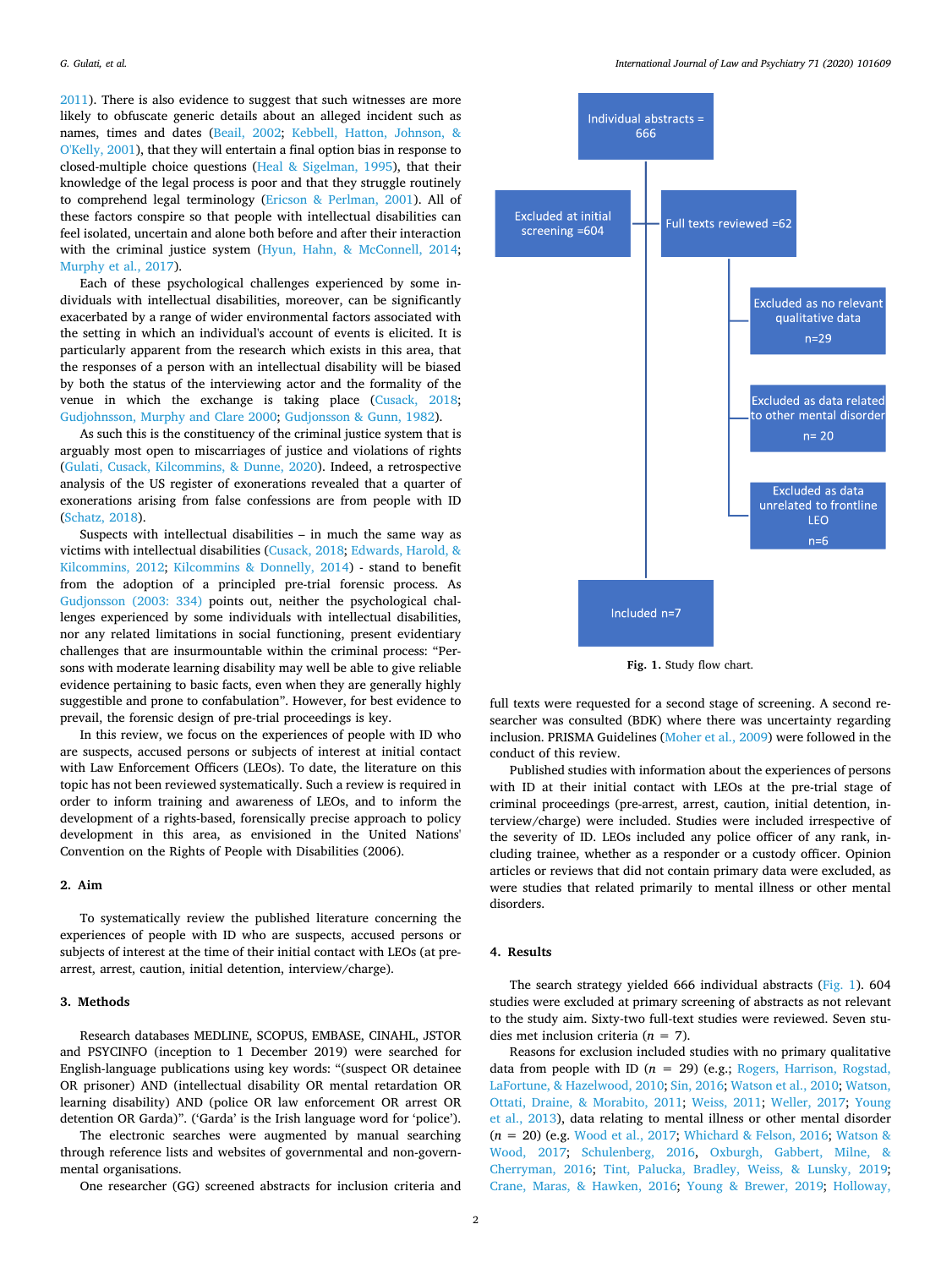<span id="page-2-0"></span>

| Studies included in the systematic review.<br>Table 1 |      |                      |                                            |                                                                                                                                |                                                                                                                                                                                                                                                                                                                                     |
|-------------------------------------------------------|------|----------------------|--------------------------------------------|--------------------------------------------------------------------------------------------------------------------------------|-------------------------------------------------------------------------------------------------------------------------------------------------------------------------------------------------------------------------------------------------------------------------------------------------------------------------------------|
| <b>First Author</b>                                   | Year | Country              | Ξ                                          | Study objective                                                                                                                | Key findings                                                                                                                                                                                                                                                                                                                        |
| Cockram                                               | 2000 | Australia            | 843                                        | Comparison of the trajectory of people with ID with the trajectory of<br>people without ID through the criminal justice system | People with ID have a higher probability of re-arrest and are subject<br>to penalties different to those without ID                                                                                                                                                                                                                 |
| Leggett                                               | 2007 | England and<br>Wales | 15                                         | Eliciting experiences of police custody for people with ID                                                                     | People with ID may experience negative emotional states while in<br>Lack of understanding of role of appropriate adult<br>Concerns about police manner and behaviour<br>Inconsistent availability of appropriate adult<br>custody                                                                                                   |
| Talbot                                                | 2008 | UK                   | 154                                        | Eliciting experiences of people with ID of the criminal justice system                                                         | Challenges with understanding processes due to limitation in<br>Inconsistent availability of appropriate adult<br>Need for simpler language<br>information provided                                                                                                                                                                 |
| Raina                                                 | 2013 | Canada               | 138                                        | Evaluation of outcome of police involvement for people with ID in crisis                                                       | Crisis involving suicidal behaviour was linked to attendance at<br>Crisis involving physical aggression was associated with arrest<br>emergency department                                                                                                                                                                          |
| Jessiman                                              | 2017 | England              | ∞                                          | Eliciting experience of people with ID of the appropriate adult                                                                | People with ID require support with understanding information and<br>Inconsistent availability of appropriate adult<br>People with ID may feel confused in custody<br>Negative experience of police custody<br>communication                                                                                                        |
| Scottish Equality and Human Rights<br>Commission      | 2017 | Scotland             | clear how<br>many had ID)<br>38 (it is not | Eliciting experience of the criminal justice system                                                                            | Concerns by people with ID about being treated unfairly as a result<br>Lack of suitable legal representation and difficulties following legal<br>Lack of understanding of role of appropriate adult<br>Difficulties understanding information provided<br>Difficulties identifying "vulnerability"<br>of their disability<br>advice |
| Ellem                                                 | 2018 | Australia            | 3                                          | Eliciting experiences of stakeholders about the experiences of young<br>people with cognitive disability with police           | Participants reported the need to be listened to and be treated fairly<br>Difficulties understanding information provided                                                                                                                                                                                                           |

3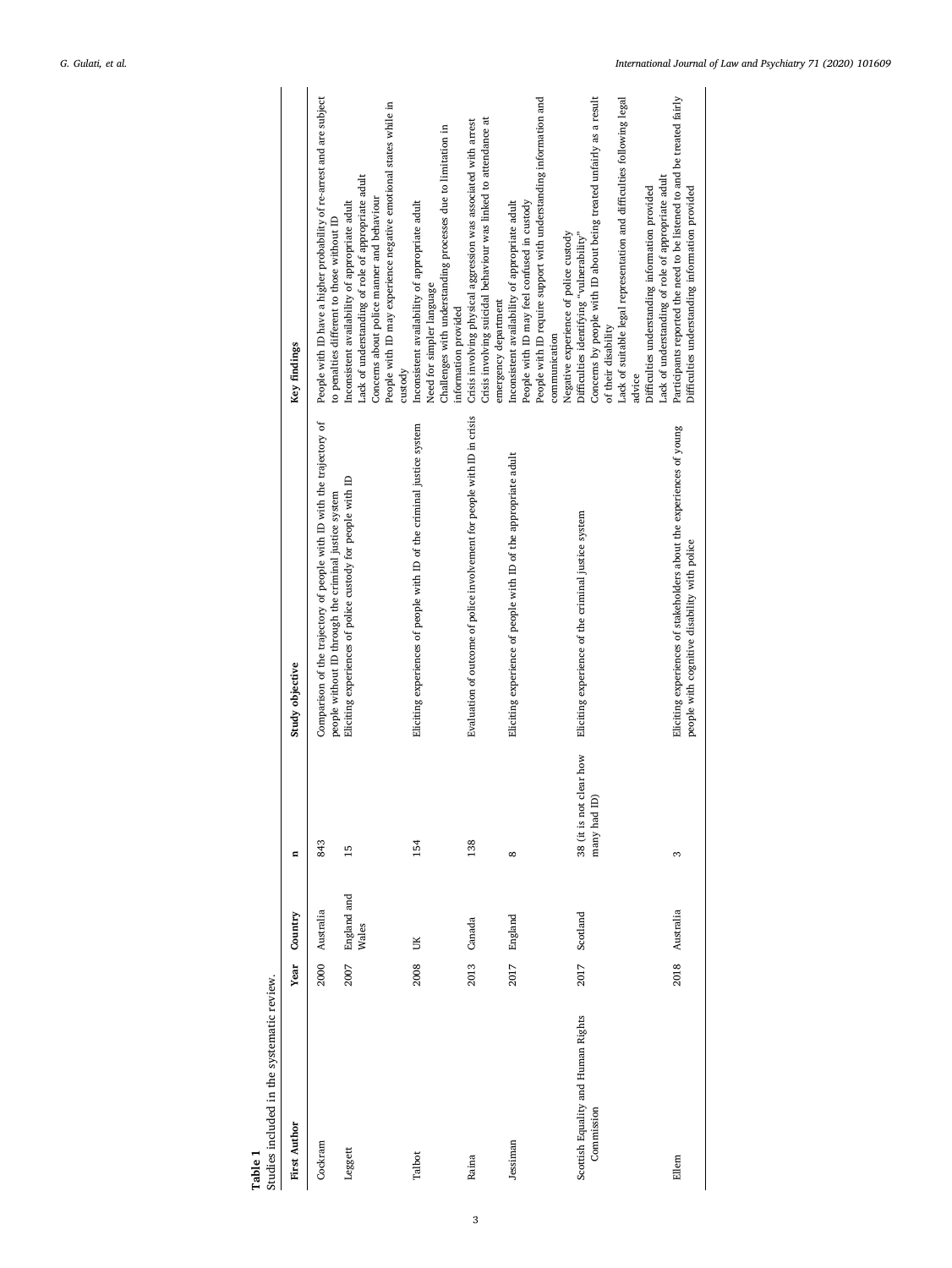[Munro, Jackson, Phillips, & Ropar, 2019](#page-6-33)) and data relating to interactions in the criminal justice system other than with the frontline LEOs (*n* = 6) (e.g. [Murphy et al., 2017;](#page-6-6) [O'Mahony, 2010](#page-6-34); [Talbot, 2009\)](#page-6-35).

#### *4.1. Findings*

Seven studies that describe the views and/or experiences of people with ID on contact with LEOs were identified, relating to a total of 1199 participants from English, Australian and Canadian samples. The seven studies are summarised in [Table 1.](#page-2-0)

#### *4.2. Narrative review*

[Cockram \(2000\)](#page-5-7) sought to study the experiences of 843 people with ID through the Australian justice system and to compare these with 2442 other offenders from the general population. According to this study, people with ID were no more likely to be arrested and charged with a criminal offence than others in the general population. Upon release, however, people with ID were subsequently re-arrested at nearly double the population rate. Moreover, at sentencing, people with ID were treated differently with respect to the types of penalties imposed; i.e. different penalties imposed for similar offences. Accused people with ID were more likely to have charges dismissed. However, individuals with ID were more likely to receive custodial sentences from lower courts in respect of offences such as sexual offences and drink driving when compared to other offenders.

[Leggett, Godman, and Dinani \(2007\)](#page-6-36) interviewed 15 people with ID about their experiences of police custody in the UK. Eleven of the 15 participants reported that they had an appropriate adult (AA) present during their interview. More than a quarter were not afforded the safeguard of an AA. There was a variable level of understanding of the role of the AA; two people did not know what an AA was while two others knew that the AA sat in on the interview but could say nothing about their purpose. A number of participants expressed concerns about the manner of the police officers during the interview. These concerns included intimidating tactics such as shouting. There was also concern about being treated unfairly by the police.

Many participants in this study focused on issues concerning the environment and refreshments offered to them while in custody. In a number of cases, these practical concerns took precedence over factors such as whether or not they had an AA present. A variety of emotional states were described by participants; most expressed negative feelings  $(n = 11)$ . While some felt angry and frustrated at some aspect of their treatment, some were able to identify positive aspects of the situation, such as feeling that they were being listened to and understood.

[Talbot \(2008\)](#page-6-37) interviewed 154 people identified by prison staff as having learning disabilities or learning difficulties in a UK setting. At the time of arrest, people with ID were almost twice as likely as the comparison group to be unemployed. Over half had attended a so-called "special" school and they were three times as likely to have been excluded from school compared to the comparison group. At the police station, fewer than a third received support from an AA during police interview and half said they didn't know what would happen once they had been charged. Some said they had been beaten or handled roughly by the police and felt manipulated into agreeing to a police interview without support. In court, over a fifth did not understand what was going on; some didn't even know why they were in court or what they had done wrong. A majority reported that the use of simpler language in court would have helped.

[Raina, Arenovich, Jones, and Lunsky \(2013\)](#page-6-38) examined the outcome of police responses to 138 people with ID in crisis in a Canadian setting. Following police intervention, 15 were arrested, 76 were taken to the emergency department (ED) and 47 experienced on-scene resolution. Outcome was significantly related to history of forensic involvement, residence at time of crisis and crisis involving physical aggression. Those with a forensic history were more likely to be arrested and less likely to be taken to the ED. Arrest was also more likely for those who lived in less supported settings and for those whose crisis involved physical aggression. All those presenting with suicidal behaviour were sent to the ED. While this study did not include qualitative data directly from people with ID, it is included in this review because it provides indirect evidence of people with ID in crisis and coming into contact with law enforcement. As demonstrated in this study, this situation can culminate in arrest and, thereby, possibly result in experiences analogous to those identified in the other papers described here.

[Jessiman and Cameron, 2017](#page-6-39) interviewed eight people with ID as part of a cohort of 13 people with mental illness or ID, looking at their experience of AAs in police custody in the UK. Although all 13 participants had experience of being interviewed in custody at least once, only six had had an AA present. Those who had been arrested more than once reported that they had been offered an AA on some occasions but not others. They reported that this depended on whether the custody sergeant had a sympathetic attitude towards their situation.

Most participants reported that that their experience of custody was one of confusion and incomprehension, which was attributed to both their own mental state and the lack of explanation by the police. Their primary need was for support in understanding various aspects of their situation, including why they were in custody, how long they would be there, the questions that were being asked of them, and what their rights were. Most respondents were of the view that once they understood this, they would be better able to manage the situation for themselves. Some, however, felt that they would still need support to communicate effectively with the police and, in particular, to prevent misinterpretation of their verbal responses and non-verbal behaviour.

The second most common need in this study [\(Jessiman and](#page-6-39)  [Cameron, 2017\)](#page-6-39) was for emotional support. Respondents' experience of custody was overwhelmingly negative as they recalled feeling intimidated, frightened, dehumanised, bullied and isolated. They wanted someone on their side and to protect against humiliation. A few respondents wanted help managing their physical well-being, including access to regular rest breaks and medication. Many complained about the effect that the environment had on them, including noise, smells and poor food. Attributes of an ideal AA in this situation were described as being caring, confidential, knowledgeable, understanding, trustworthy and a good listener and communicator.

[The Scottish Equality and Human Rights Commission \(2017\)](#page-6-6) interviewed 38 people about their experiences of the criminal justice system, including people with ID. This study found that criminal justice agencies have no consistent way to identify people with ID. Some people with ID volunteered information about their disability during their first contact with police but others assumed that agencies were already aware. Some feared they would be treated differently because of their ID, including the range of sentencing options that could be used.

Some participants in this study reported a lack of suitable legal representation. Speaking with a solicitor over the phone in advance of a police interview was seen as inappropriate for people with ID. Such a phone call provides a solicitor with little or no time to assess the intellectual competence of the person or to determine whether they understand and are capable of following their advice. In most circumstances, the person will be advised to answer "no comment" to all police questions. However, people with ID highlighted that they found this advice difficult or impossible to adhere to. Participants also noted inconsistent use of the AA and that the court environment could be challenging; they often did not understand what was being said or what was happening around them. The solicitor was expected to provide all the required support in court. Participants in this study also expressed concerns over the perceived inconsistency in how cases in the system were diverted or dropped.

[Ellem and Richards \(2018\)](#page-6-40) interviewed three young people with cognitive disabilities ( $n = 3$ ) about their interaction with the police in Australia as part of a wider study that included gathering views from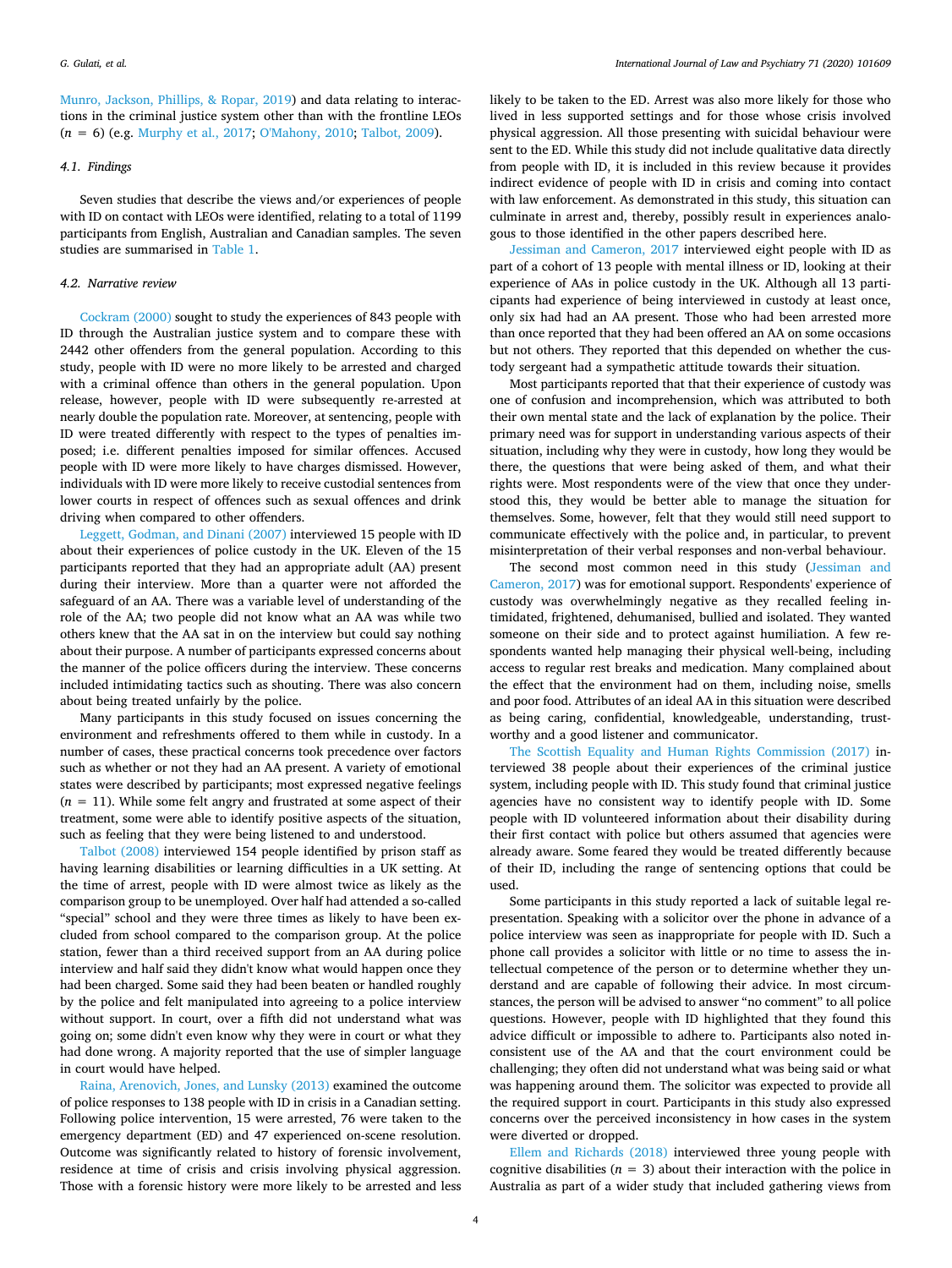service providers. The researchers found that it was challenging to recruit participants for this study. The themes elicited included a need for the young people to participate as citizens, be treated with dignity and be treated with fairness. A female participant reported that she valued having her voice heard and that she perceived the police as punitive in their approach when they fail to listen to her. Another young man found it hard to understand what was being said. The participants suggested that respect involved making allowances and giving second chances. Some spoke of positive experiences they had with the police such as being given only a warning when travelling on a train without a ticket. Some participants reported feeling unfairly targeted by the police.

#### **5. Discussion**

This review sought to systematically study the published literature on the experiences of people with ID who are suspects, accused persons or subjects of interest at the pre-trial stage of the criminal process.

The most striking finding from our systematic review is the paucity of published studies that include a qualitative description of the experiences of people with ID when they interface with LEOs at the initial stages of the criminal justice system. The few studies that were found had diverse objectives and were largely from the UK, save for one Canadian and one Australian sample. This raises the possibility of publication bias and English-language "Tower of Babel" bias. In essence, we know very little about the experiences of people with ID during their interface with law enforcement, especially in developing countries and, indeed, in developed, non-common law jurisdictions. Some of the included studies were conducted prior to the adoption of the UNCRPD and findings should therefore be interpreted in light of this.

While this systematic review focused on people with ID who are accused persons or suspects of crime, the themes elicited in this research are also of direct relevance to the experiences of people with ID as victims of crime ([Cusack, 2018](#page-5-5); [Edwards et al., 2012;](#page-6-25) [Spaan & Kaal,](#page-6-41)  [2019\)](#page-6-41). For victims, no less than for those accused of crime, the forensic approach adopted by the police in the early stages of a criminal investigation can have a uniquely formative impact on the trajectory of an allegation of criminal wrongdoing [\(Burton, Evans and Sanders,](#page-5-8)  [2007\)](#page-5-8). The interview process, for instance, will yield a preliminary narrative of events, will inform the police's identification of corroborating witnesses, will facilitate early determinations around witness competence and credibility and will provide valuable insights for the public prosecutor in terms of the testimonial supports which a witness might be likely to require in court ([Cusack, 2018](#page-5-5); [McLeod, Philpin,](#page-6-42)  [Sweeting, Joyce, & Evans, 2010](#page-6-42)). These pre-trial police interactions therefore occupy a crucial role in ensuring that the legitimate needs, and human rights of persons with ID – both as victims and as suspectsare met throughout the criminal process [\(Keilty & Connelly, 2001](#page-6-43)). They also emphasise the importance of having specialist interviewers who can better undertake interviews with suspects with intellectual disabilities [\(Inclusion Ireland, 2017\)](#page-6-6).

We identify three key challenges arising from the literature we have reviewed: identification of people with ID [\(Scottish Equality and](#page-6-6)  [Human Rights Commission, 2017\)](#page-6-6), communication ([Ellem & Richards,](#page-6-40)  [2018;](#page-6-40) [Jessiman et al., 2017](#page-6-6); [Talbot, 2008\)](#page-6-37) and support (; [Leggett et al.,](#page-6-36)  [2007;](#page-6-36) [Scottish Equality and Human Rights Commission, 2017;](#page-6-6) [Talbot,](#page-6-37)  [2008\)](#page-6-37). Addressing these three challenges would, not only promise to meaningfully enhance the pre-trial experience of suspects with ID and better protect their rights, but also substantially improve the forensic accuracy of modern investigative processes.

#### *5.1. United Nations convention on the rights of persons with disabilities*

The UN Convention on the Rights of Persons with Disabilities was adopted in 2006. It applies established human rights principles from the

UN Declaration on Human Rights to the situation of people with disabilities. States which ratify the UN Convention commit themselves to delivering civil and political rights to people with disabilities. Addressing each of the challenges identified by this review would be consistent with spirit of the Convention. Ensuring adequate support and facilitating communication is key to ensuring that people with intellectual disabilities can exercise their capacity as enshrined in Article 12(3) of the Convention. The provision of information in an accessible format to people with a disability is required by Article 9 of the Convention. Procedural safeguards such as the provision of Appropriate Adults in legal proceedings have an important role in ensuring access to justice for people with disabilities, as envisaged in Section 13(1) of the Convention. Training programmes play an important role in combatting attitudinal barriers among criminal justice professionals. The findings of this study may usefully inform the development of such programmes, as envisaged by Article 13(2) of the convention.

## *5.2. Appropriate adults: support and communication*

In the wake of public unrest at the treatment of two child suspects who confessed under duress to involvement in the death of Maxwell Confait in 1972 [\(Price & Caplan, 1977](#page-6-44)) and, against the backdrop of the publication of the Royal Commission on Criminal Procedure report in 1981, the Police and Criminal Evidence Act 1984 (together with a series of complementary non-binding Codes of Practice) was enacted in England and Wales with a view to statutorily regulating police powers and safeguarding the rights of criminal suspects ([Dehaghani, 2016](#page-6-45)). One of the principle safeguards envisaged by this legislative framework was the introduction of an "appropriate adult" safeguard; for which provision was made in a series of accompanying Codes of Practice ([Dehaghani & Bath, 2019](#page-6-46)).

According to paragraph 1.15 of *Code C: Code of Practice for the Detention, Treatment and Questioning of Persons by Police Officers (2018),*  a person of any age who is suspected by an officer to either be "vulnerable", or a juvenile (i.e. under 18 years of age), must not - save in limited circumstances - "be interviewed regarding their involvement or suspected involvement in a criminal offence or offences, or asked to provide or sign a written statement under caution or record of interview, in the absence of the appropriate adult" (Code C, para.1.15). According to Dehaghani: "The AA performs a number of different, but overlapping and complementary, functions. He or she must support, advise and assist the suspect; ensure that the police act properly and fairly, informing a senior officer if not; assist with communication whilst respecting the right to silence; and ensure rights are protected, respected and understood by the suspect" [\(Dehaghani & Bath, 2019](#page-6-46)). The AA has a role not only in interviews but whenever the suspect is given or asked to provide information or participate in any procedure: "This includes when warnings in relation to adverse inferences are given, when rights and entitlements are explained, when samples—such as fingerprints, photographs and DNA—are to be taken, when strip or intimate searches are to be conducted, and during charge, bail and police cautions" [\(Dehaghani & Bath, 2019\)](#page-6-46).

AAs may benefit from training to help them better understand their role and communicate this [\(Jessiman and Cameron, 2017\)](#page-6-39) to a suspect with an intellectual disability. Indeed, this was a point explicitly noted by an expert committee established in December 2014 specifically to "examine current AA arrangements for vulnerable adults, identify shortcomings in provision, and develop recommendations for ensuring provision for all who need it" ([National Appropriate Adult Network,](#page-6-47)  [2015\)](#page-6-47). Following a review of existing literature, data from police forces, liaison and diversion services, AA services and custody officers and interviews and consultation involving senior stakeholders and individuals with direct experience of the criminal justice system, the expert group concluded:

"Findings of the research conducted for this project, and existing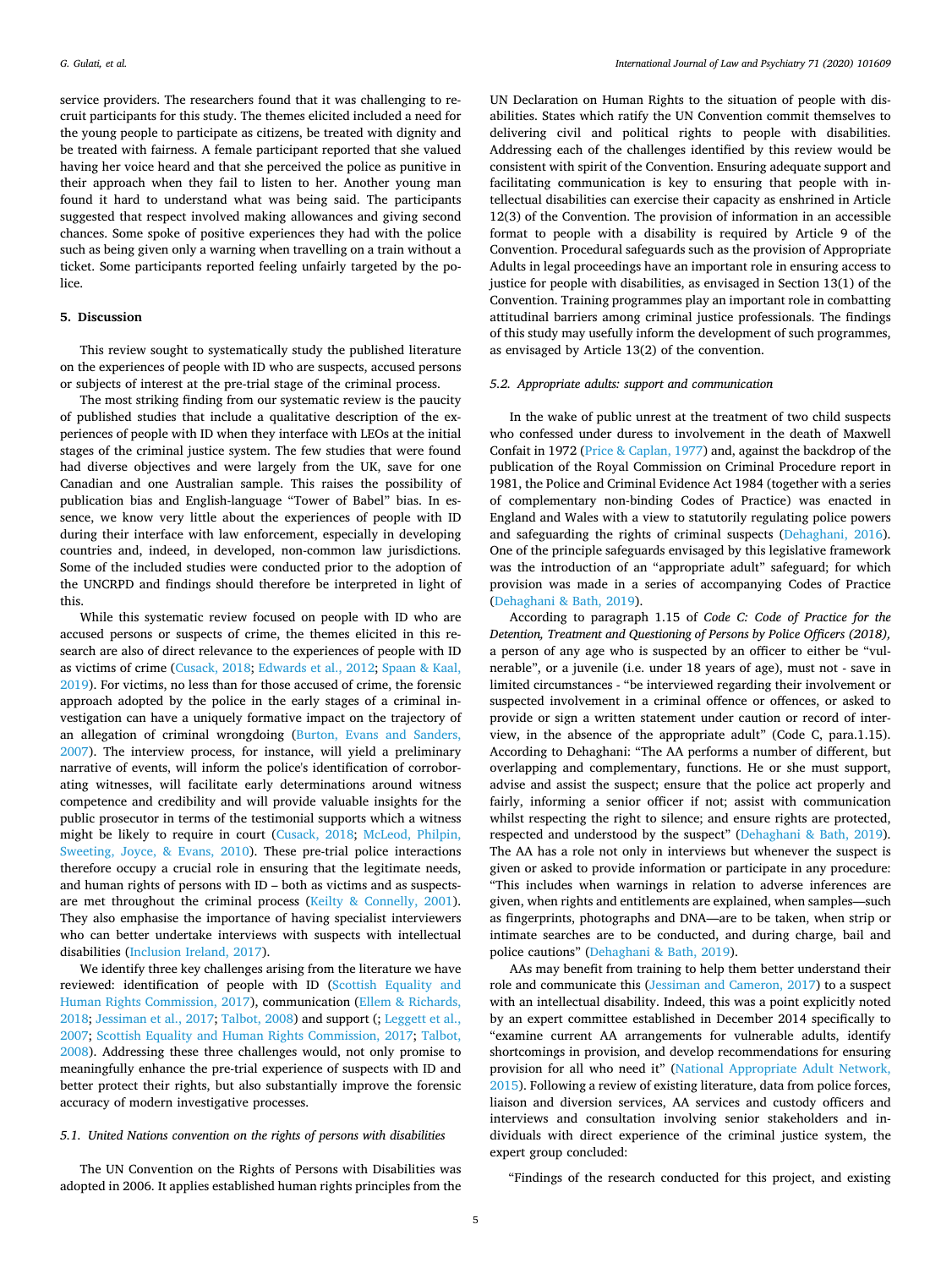research evidence, strongly suggest that there are two elements to the under-identification of need for AAs. One element is that the police frequently lack the expertise and training to recognise when a suspect may have a vulnerability. For example, many forms of vulnerability are complex and sometimes hidden and custody officers operate under significant time pressures. Moreover, they do not have access to appropriate screening tools to assist this process. The second element is that officers opt not to request AAs for a substantial proportion of those whom they do identify as vulnerable or who identify themselves as such. This appears to reflect officers' concerns about lack of availability of AAs and the likelihood of delay associated with securing them; a lack of clarity over the threshold for requiring an AA; and/or officers' scepticism about the need for AAs in some cases [\(National Appropriate Adult Network, 2015](#page-6-47))."

Other jurisdictions might do well to consider the AA model, once it is implemented correctly and consistently, underpinned by appropriate training and awareness. [O'Mahony \(2010\)](#page-6-34) cites the usefulness of registered intermediaries in facilitating communication between defendants who need additional support and law enforcement. Such communication must include the provision of information in an accessible form. It is not known, for example, what proportion of police departments internationally provide information on rights in an accessible format, such as easy-read leaflets developed for people with ID.

The studies included in this review highlight a need for practical and emotional support for people with ID in police custody. In the UK, AAs address many aspects of this need, at least in theory, but there is a lack of consistent application of this safeguard as well as confusion among people with ID about the precise roles of the AA.

#### *5.3. Identification of people needing support*

Although lauded by [Medford et al. \(2003: 262\)](#page-6-48) for providing "an additional safeguard for vulnerable suspects"; the studies included in this particular review suggest that the application of the "Appropriate Adult" safeguard is notably inconsistent ([Jessiman et al., 2017](#page-6-6); [Leggett](#page-6-36)  [et al., 2007;](#page-6-36) [Talbot, 2008\)](#page-6-37), possibly due to a failure to identify ID among people brought into custody. In this respect, the current review echoes concerns raised by a report published by the Prison Reform Trust in the United Kingdom in 2007, where individuals were learning disabilities who participated in police interviews recounted that, "police officers did not routinely ask if they had learning difficulties and did not always believe them when they said they had" ([Prison Reform](#page-6-49)  [Trust, 2007](#page-6-49); [Inclusion Ireland, 2017\)](#page-6-50). A separate, contemporaneous study by [Talbot \(2008\)](#page-6-37) arrived at a similar finding: "there is no routine or systematic procedure for identifying prisoners with learning difficulties or learning disabilities". Addressing this issue will present its own challenges and efforts to identify people with ID in acute law enforcement encounters or custody suites is often fraught with difficulty ([Hoyano, 2015](#page-6-51); [Jacobson, 2008](#page-6-52); [Palmer & Hart, 1996\)](#page-6-53). Screening tools, for instance, often lack large-scale validation or may be too time-consuming or complex to administer in busy police settings (Ali & [Galloway, 2016\)](#page-5-9). Police custody screening tools often focus only on acute mental illness rather than ID [\(Noga, Walsh, Shaw, & Senior,](#page-6-54)  [2015\)](#page-6-54). [Close and Walker \(2010\)](#page-5-10) propose a "checklist of indicators" that might alert criminal justice professionals to potential ID and they recommend the involvement of a "forensic special educator" to assist police in these cases. Examples of the proposed indicators include when a suspect changes version of events in response to questions from police more than once, when a suspect agrees without objection to waiver of Miranda rights with arresting police officers, when they cannot explain Miranda rights to police officers, when a suspect agrees to allow police officers to search or confiscate personal property without a search warrant, agrees to meet and be interviewed by police officers without an attorney present, when a suspect's version(s) of events does not match information obtained by police, when a suspect does not

understand the questions being asked by police or when a suspect responds to investigator queries with irrelevant and/or highly improbable versions of events ([Close & Walker, 2010\)](#page-5-10). The use of any screening protocol or checklist will have important considerations around training of LEO's and the privacy of the individual.

### **6. Conclusions**

Identifying people who need additional supports, facilitating communication and providing practical and emotional support would go a long way towards ensuring that the rights of people with ID are better respected during their contacts with LEOs. Such parity of treatment and equity of justice is a necessary undertaking for countries that have ratified the United Nations' Convention on the Rights of People with Disabilities (2006). It is also, more broadly, an exigency of both due process as well as the maxim of natural or constitutional justice. It is imperative that research in the field of intellectual disabilities incorporates qualitative or "lived" experiences of people with ID ([McNamara, 2020\)](#page-6-55). The findings of this review and further research in this area could usefully inform training of LEOs and policy development in this area.

#### **Declaration of Competing Interest**

GG is Chair of the Faculty of Forensic Psychiatry at the College of Psychiatrists of Ireland. The views expressed are his own. BDK, AC, SK and CPD have no conflicts of interest to declare.

#### **Acknowledgements**

The authors would like to thank Ms. I Delaunois, Research Librarian at University Hospital Limerick for assistance with database searches. The authors are grateful to Dr. V Murphy for providing comments on the first draft of the manuscript.

#### **References**

- <span id="page-5-9"></span>Ali, S., & Galloway, S. (2016). Developing a screening tool for offenders with intellectual disabilities - the RAPID. *Journal of Intellectual Disabilities and Offending Behaviour, 7*(3), 161–170. <https://doi.org/10.1108/jidob-01-2015-0001>.
- <span id="page-5-4"></span>[Beail, N. \(2002\). Interrogative suggestibility, memory and intellectual disability.](http://refhub.elsevier.com/S0160-2527(20)30068-6/rf0010) *Journal [of Applied Research in Intellectual Disabilities, 15](http://refhub.elsevier.com/S0160-2527(20)30068-6/rf0010)*, 129–137.
- <span id="page-5-0"></span>Bradley, K. (2009). *The Bradley report: Lord Bradley's review of people with mental health problems or learning disabilities in the criminal justice system.* London: Department Health2009. [http://webarchive.nationalarchives.gov.uk/20130107105354/http://](http://webarchive.nationalarchives.gov.uk/20130107105354/http://www.dh.gov.uk/prod_consum_dh/groups/dh_digitalassets/documents/digitalasset/dh_098698.pdf)  [www.dh.gov.uk/prod\\_consum\\_dh/groups/dh\\_digitalassets/documents/digitalasset/](http://webarchive.nationalarchives.gov.uk/20130107105354/http://www.dh.gov.uk/prod_consum_dh/groups/dh_digitalassets/documents/digitalasset/dh_098698.pdf) [dh\\_098698.pdf.](http://webarchive.nationalarchives.gov.uk/20130107105354/http://www.dh.gov.uk/prod_consum_dh/groups/dh_digitalassets/documents/digitalasset/dh_098698.pdf)
- <span id="page-5-8"></span>Burton, M., Evans, R., & Sanders, A. (2007). Vulnerable and Intimidated Witnesses and the Adversarial Process in England and Wales. *The International Journal of Evidence & Proof, 11*(1), 1–23. <https://doi.org/10.1350/ijep.2006.11.1.1>.
- <span id="page-5-2"></span>Clare, I. C. H. (2003). *["Psychological vulnerabilities" of adults with mild learning disabilities:](http://refhub.elsevier.com/S0160-2527(20)30068-6/rf0020)  [implications for suspects during police detention and interviewing, Unpublished PhD thesis.](http://refhub.elsevier.com/S0160-2527(20)30068-6/rf0020)*  [Institute of Psychiatry, King's College London](http://refhub.elsevier.com/S0160-2527(20)30068-6/rf0020).
- <span id="page-5-3"></span>[Clare, I. C. H., & Gudjonsson, G. H. \(1993\). Interrogative suggestibility, confabulation and](http://refhub.elsevier.com/S0160-2527(20)30068-6/rf0025)  [acquiescence in people with mild learning disabilities \(mental handicap\):](http://refhub.elsevier.com/S0160-2527(20)30068-6/rf0025)  [Implications for liability in police interrogations.](http://refhub.elsevier.com/S0160-2527(20)30068-6/rf0025) *British Journal of Clinical Psychology, 32*[, 295–301](http://refhub.elsevier.com/S0160-2527(20)30068-6/rf0025).
- <span id="page-5-10"></span>Close, D. W., & Walker, H. M. (2010). Navigating the criminal justice system for youth and adults with developmental disabilities: Role of the forensic special educator. *The Journal of Behavior Analysis of Offender and Victim Treatment and Prevention, 2*(2), 74–103. <https://doi.org/10.1037/h0100461>.
- <span id="page-5-7"></span>Cockram, J. (2000). *Justice or differential treatment? : Adult offenders with an intellectual disability in the criminal justice system. Thesis.* Edith Cowan University. Retrieved from [https://ro.ecu.edu.au/cgi/viewcontent.cgi?referer=https://www.google.com/&](https://ro.ecu.edu.au/cgi/viewcontent.cgi?referer=https://www.google.com/&httpsredir=1&article=2533&context=theses) httpsredir= $18$ article= $25338$ context=theses.
- <span id="page-5-6"></span>[Crane, L., Maras, K. L., & Hawken, T. \(2016\). Experiences of autism spectrum disorder](http://refhub.elsevier.com/S0160-2527(20)30068-6/rf0040) [and policing in England and Wales: Surveying police and the autism community.](http://refhub.elsevier.com/S0160-2527(20)30068-6/rf0040)  *[Journal of Autism and Developmental Disorders, 46](http://refhub.elsevier.com/S0160-2527(20)30068-6/rf0040)*(6), 2028–2041.
- <span id="page-5-1"></span>[Cusack, A. \(2017\). Victims of crime with intellectual disabilities and Ireland's adversarial](http://refhub.elsevier.com/S0160-2527(20)30068-6/rf0045)  [trial: Some ontological, procedural and attitudinal concerns.](http://refhub.elsevier.com/S0160-2527(20)30068-6/rf0045) *Northern Ireland Legal Quarterly, 68*[\(4\), 433–449](http://refhub.elsevier.com/S0160-2527(20)30068-6/rf0045).
- <span id="page-5-5"></span>Cusack, A. (2018) The pre-trial position of vulnerable victims of crime in Ireland: In P. Cooper, and L. Hunting (Eds.) *Access to Justice for Vulnerable People* London: Wildy, Simmonds and Hill Publishing.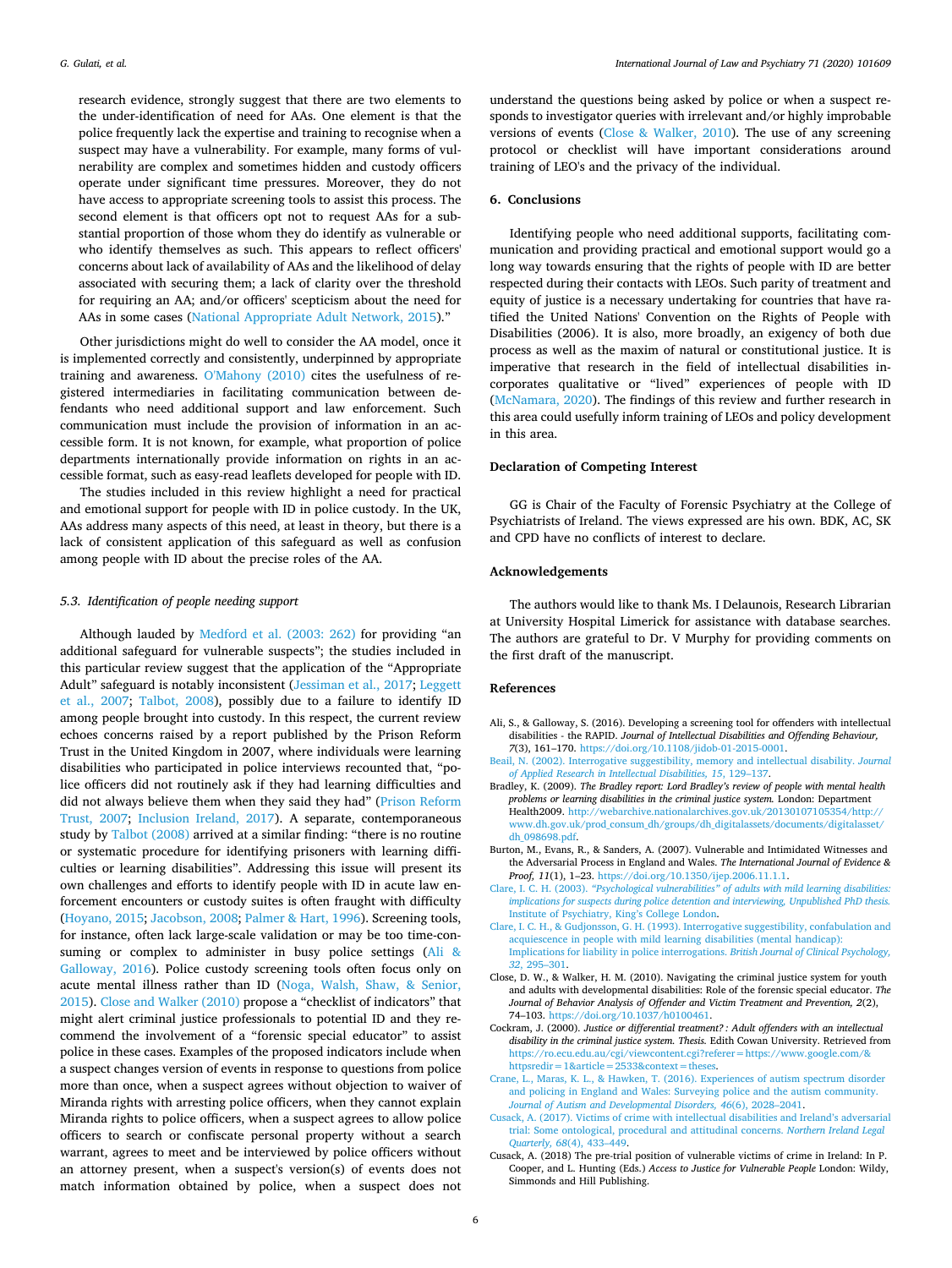- <span id="page-6-8"></span>Cusack, A. (2020a). Addressing vulnerability in Ireland's criminal justice system: A survey of recent statutory developments. *International Journal of Evidence and Proof. 24*(3), 280–306. <https://doi.org/10.1177/1365712720922753>.
- <span id="page-6-13"></span>[Cusack, A. \(2020b\). Beyond special measures: Challenging traditional constructions of](http://refhub.elsevier.com/S0160-2527(20)30068-6/rf0055)  [competence and cross-examination for vulnerable witnesses in Ireland'.](http://refhub.elsevier.com/S0160-2527(20)30068-6/rf0055) *Irish Judicial Studies Journal, 3*[\(1\) \[forthcoming\].](http://refhub.elsevier.com/S0160-2527(20)30068-6/rf0055)
- <span id="page-6-45"></span>[Dehaghani, R. \(2016\). He's just not that vulnerable: Exploring the implementation of the](http://refhub.elsevier.com/S0160-2527(20)30068-6/rf0060)  [appropriate adult safeguard in police custody.](http://refhub.elsevier.com/S0160-2527(20)30068-6/rf0060) *The Howard Journal, 55*(4), 396–413.
- <span id="page-6-46"></span>[Dehaghani, R., & Bath, C. \(2019\). Vulnerability and the appropriate adult safeguard:](http://refhub.elsevier.com/S0160-2527(20)30068-6/rf0065)  [Examining the definitional and threshold changes within PACE code C.](http://refhub.elsevier.com/S0160-2527(20)30068-6/rf0065) *Criminal Law Review, 3*[, 213–232](http://refhub.elsevier.com/S0160-2527(20)30068-6/rf0065).
- <span id="page-6-7"></span>[Edwards, C. \(2014\). Pathologising the victim: Law and the construction of people with](http://refhub.elsevier.com/S0160-2527(20)30068-6/rf0070)  [disabilities as victims of crime in Ireland.](http://refhub.elsevier.com/S0160-2527(20)30068-6/rf0070) *Disability and Society, 29*(5), 685–698. Edwards, C., Harold, G., & Kilcommins, S. (2012). *Access to Justice for People with*
- <span id="page-6-25"></span>*Disabilities as Victims of Crime in Ireland.* UCC Cork. Retrieved from [http://nda.ie/nda](http://nda.ie/nda-files/Access-to-Justice-for-People-with-Disabilities-as-Victims-of-Crime-in-Ireland1.pdf)[files/Access-to-Justice-for-People-with-Disabilities-as-Victims-of-Crime-in-Ireland1.](http://nda.ie/nda-files/Access-to-Justice-for-People-with-Disabilities-as-Victims-of-Crime-in-Ireland1.pdf)  [pdf.](http://nda.ie/nda-files/Access-to-Justice-for-People-with-Disabilities-as-Victims-of-Crime-in-Ireland1.pdf)
- <span id="page-6-40"></span>Ellem, K., & Richards, K. (2018). Police contact with Young people with cognitive disabilities: Perceptions of procedural (in)justice. *Youth Justice, 18*(3), 230–247. [https://](https://doi.org/10.1177/1473225418794357)  [doi.org/10.1177/1473225418794357.](https://doi.org/10.1177/1473225418794357)
- <span id="page-6-6"></span>Equality and Human Rights Commission Scotland (2017). Experiences of People with learning dsiabilities in the Scottish Criminal Justice System. Retrieved from [https://](https://www.equalityhumanrights.com/sites/default/files/learning_disability_and_cjs_scotland.pdf)  [www.equalityhumanrights.com/sites/default/files/learning\\_disability\\_and\\_cjs\\_](https://www.equalityhumanrights.com/sites/default/files/learning_disability_and_cjs_scotland.pdf) [scotland.pdf](https://www.equalityhumanrights.com/sites/default/files/learning_disability_and_cjs_scotland.pdf).
- <span id="page-6-18"></span>[Ericson, K. I., & Perlman, N. B. \(2001\). Knowledge of legal terminology and court pro](http://refhub.elsevier.com/S0160-2527(20)30068-6/rf0090)[ceedings in adults with developmental disabilities.](http://refhub.elsevier.com/S0160-2527(20)30068-6/rf0090) *Law and Human Behavior, 25*(5), [529–545](http://refhub.elsevier.com/S0160-2527(20)30068-6/rf0090).
- <span id="page-6-1"></span>[Fazel, S., Xenitidis, K., & Powell, J. \(2008\). The prevalence of intellectual disabilities](http://refhub.elsevier.com/S0160-2527(20)30068-6/rf0095)  [among 12000 prisoners — A systematic review.](http://refhub.elsevier.com/S0160-2527(20)30068-6/rf0095) *International Journal of Law and [Psychiatry, 31](http://refhub.elsevier.com/S0160-2527(20)30068-6/rf0095)*(4), 369–373.
- <span id="page-6-27"></span>Gudjonsson, G. H. (2003). *[Wiley series in the psychology of crime, policing and law: The](http://refhub.elsevier.com/S0160-2527(20)30068-6/rf0105) [psychology of interrogations and confessions: A handbook.](http://refhub.elsevier.com/S0160-2527(20)30068-6/rf0105)* John Wiley Sons Ltd.
- <span id="page-6-22"></span>[Gudjonsson, G. H., & Gunn, J. \(1982\). The competence and reliability of a witness in a](http://refhub.elsevier.com/S0160-2527(20)30068-6/rf0110)  criminal court: A case report. *[British Journal of Psychiatry, 141](http://refhub.elsevier.com/S0160-2527(20)30068-6/rf0110)*, 624.
- <span id="page-6-14"></span>[Gudjonsson, G. H., & Henry, L. \(2003\). Child and adult witnesses with intellectual dis](http://refhub.elsevier.com/S0160-2527(20)30068-6/rf0115)[ability: The importance of suggestibility.](http://refhub.elsevier.com/S0160-2527(20)30068-6/rf0115) *Legal and Criminological Psychology, 8*, [241–252](http://refhub.elsevier.com/S0160-2527(20)30068-6/rf0115).
- <span id="page-6-15"></span>Gudjonsson, G. H., & Joyce, T. (2011). Interviewing adults with intellectual disabilities. *Advances in Mental Health and Intellectual Disabilities, 5*(2), 16–21. [https://doi.org/10.](https://doi.org/10.5042/amhid.2011.0108)  [5042/amhid.2011.0108](https://doi.org/10.5042/amhid.2011.0108).
- <span id="page-6-21"></span>Gudjonsson, G. H., Murphy, G. H., & Clare, I. C. (2000). Assessing the capacity of people with intellectual disabilities to be witnesses in court. *Psychological medicine, 30*(2), 307–314. [https://doi.org/10.1017/s003329179900149x.](https://doi.org/10.1017/s003329179900149x)
- <span id="page-6-23"></span>Gulati, G., Cusack, A., Kilcommins, S., & Dunne, C. P. (2020). *Intellectual disabilities in irish prisons: Could article 13 of the UNCRPD hold the key?* [https://doi.org/10.1016/j.ijlp.](https://doi.org/10.1016/j.ijlp.2019.101540) [2019.101540](https://doi.org/10.1016/j.ijlp.2019.101540).
- <span id="page-6-2"></span>Gulati, G., Murphy, V., Clarke, A., Delcellier, K., Meagher, D., Kennedy, H., . . . Dunne, C. P. (2018). Intellectual disability in irish prisoners: Systematic review of prevalence. International Journal of Prisoner Health, 14(3), 188-196. Doi[:https://doi.org/10.](https://doi.org/10.1108/IJPH-01-2017-0003)  [1108/IJPH-01-2017-0003](https://doi.org/10.1108/IJPH-01-2017-0003) [doi].
- <span id="page-6-17"></span>[Heal, L. W., & Sigelman, C. K. \(1995\). Response Biases in Interviews of Individuals with](http://refhub.elsevier.com/S0160-2527(20)30068-6/rf0130)  Limited Mental Ability. *[Journal of Intellectual Disability Research, 39](http://refhub.elsevier.com/S0160-2527(20)30068-6/rf0130)*(4), 331–340.
- <span id="page-6-3"></span>Hellenbach, M. (2012). Learning disabilities and criminal justice: Custody sergeants' perceptions of alleged offenders with learning disabilities. *British Journal of Learning Disabilities, 40*(1), 15–22. <https://doi.org/10.1111/j.1468-3156.2011.00677.x>.
- <span id="page-6-33"></span>Holloway, C. A., Munro, N., Jackson, J., Phillips, S., & Ropar, D. (2019). Exploring the autistic and police perspectives of the custody process through a participative walkthrough. *Research in Developmental Disabilities, 97*, 103545. [https://doi.org/10.](https://doi.org/10.1016/j.ridd.2019.103545)  [1016/j.ridd.2019.103545.](https://doi.org/10.1016/j.ridd.2019.103545)
- <span id="page-6-51"></span>[Hoyano, L. \(2015\). Reforming the adversarial trial for vulnerable witnesses and de](http://refhub.elsevier.com/S0160-2527(20)30068-6/rf0155)fendants. *[Criminal Law Review, 2](http://refhub.elsevier.com/S0160-2527(20)30068-6/rf0155)*, 107–129.
- <span id="page-6-19"></span>Hyun, E., Hahn, L., & McConnell, D. (2014). Experiences of people with learning disabilities in the criminal justice system. *British Journal of Learning Disabilities, 42*(4), 308–314. [https://doi.org/10.1111/bld.12076.](https://doi.org/10.1111/bld.12076)
- <span id="page-6-50"></span>*Inclusion Ireland. Submission to the Policing Authority On 2018 Policing Priorities available at. (2017).* [https://www.inclusionireland.ie/sites/default/files/attach/basic-page/](https://www.inclusionireland.ie/sites/default/files/attach/basic-page/1651/inclusion-ireland-submission-policing-authority-2018-policing-priorities.pdf)  [1651/inclusion-ireland-submission-policing-authority-2018-policing-priorities.pdf](https://www.inclusionireland.ie/sites/default/files/attach/basic-page/1651/inclusion-ireland-submission-policing-authority-2018-policing-priorities.pdf)  last accessed 11 March 2020.
- <span id="page-6-52"></span>Jacobson, J. (2008). *[No one knows: Police responses to suspects learning disabilities and](http://refhub.elsevier.com/S0160-2527(20)30068-6/rf0170) [learning difficulties: A review of policy and practice](http://refhub.elsevier.com/S0160-2527(20)30068-6/rf0170)*.
- <span id="page-6-39"></span>Jessiman, T., & Cameron, A. (2017). The role of the appropriate adult in supporting vulnerable adults in custody: Comparing the perspectives of service users and service providers. *British Journal of Learning Disabilities, 45*(4), 246–252. [https://doi.org/10.](https://doi.org/10.1111/bld.12201)  [1111/bld.12201.](https://doi.org/10.1111/bld.12201)
- <span id="page-6-10"></span>[Kebbell, M. R., Hatton, C., & Johnson, S. D. \(2004\). Witnesses with intellectual disabilities](http://refhub.elsevier.com/S0160-2527(20)30068-6/rf0180)  [in court: What questions are asked and what influence do they have?](http://refhub.elsevier.com/S0160-2527(20)30068-6/rf0180) *Legal and [Criminological Psychology, 9](http://refhub.elsevier.com/S0160-2527(20)30068-6/rf0180)*, 23.
- <span id="page-6-16"></span>[Kebbell, M. R., Hatton, C., Johnson, S. D., & O'Kelly, C. M. E. \(2001\). People with learning](http://refhub.elsevier.com/S0160-2527(20)30068-6/rf0185)  [disabilities as witnesses in court: What questions should lawyers ask?](http://refhub.elsevier.com/S0160-2527(20)30068-6/rf0185) *British Journal [of Learning Disabilities, 29](http://refhub.elsevier.com/S0160-2527(20)30068-6/rf0185)*, 98–102.
- <span id="page-6-43"></span>[Keilty, J., & Connelly, G. \(2001\). Making a statement: An exploratory study of barriers](http://refhub.elsevier.com/S0160-2527(20)30068-6/rf0190)  [facing women with an intellectual disability when making a statement about sexual](http://refhub.elsevier.com/S0160-2527(20)30068-6/rf0190)  assault to police. *[Disability and Society, 16](http://refhub.elsevier.com/S0160-2527(20)30068-6/rf0190)*(2), 273.
- <span id="page-6-26"></span>[Kilcommins, S., & Donnelly, M. \(2014\). Victims of crime with disabilities in Ireland:](http://refhub.elsevier.com/S0160-2527(20)30068-6/rf0195) [hidden casualties in the 'vision of victim as Everyman'.](http://refhub.elsevier.com/S0160-2527(20)30068-6/rf0195) *Int. Rev. Victimol. 20*(3), [305–326](http://refhub.elsevier.com/S0160-2527(20)30068-6/rf0195).
- <span id="page-6-36"></span>Leggett, J., Godman, W., & Dinani, S. (2007). People with learning disabilities' experiences of being interviewed by the police. *British Journal of Learning Disabilities, 35*(3), 168–173. <https://doi.org/10.1111/j.1468-3156.2007.00458.x>.
- <span id="page-6-5"></span>Lunsky, Y., Raina, P., & Jones, J. (2012). Relationship between prior legal involvement and current crisis for adults with intellectual disability. *Journal of Intellectual & Developmental Disability, 37*(2), 163–168. [https://doi.org/10.3109/13668250.2012.](https://doi.org/10.3109/13668250.2012.685149)  [685149](https://doi.org/10.3109/13668250.2012.685149).
- <span id="page-6-42"></span>McLeod, R., Philpin, C., Sweeting, A., Joyce, L., & Evans, R. (2010). *Court experience of adults with mental health conditions, learning disabilities and limited mental capacity report 2: Before court.* UK: Ministry of Justice. Retrieved from https://www.justice.gov.<br>
uk/downloads/publications/research-and-analysis/moj-research/court-experiencesearch-and-analysis/moj-research/court-experience[adults-1.pdf](https://www.justice.gov.uk/downloads/publications/research-and-analysis/moj-research/court-experience-adults-1.pdf), Accessed date: 12 March 2020.
- <span id="page-6-55"></span>McNamara, D. M. (2020). Building a collaborative approach to policing in an age of disability human rights law. *Journal of Psychiatric and Mental Health Nursing*. [https://](https://doi.org/10.1111/jpm.12609)  [doi.org/10.1111/jpm.12609.](https://doi.org/10.1111/jpm.12609)
- <span id="page-6-48"></span>Medford, S., Gudjonsson, G. H., & Pearse, J. (2003). The efficacy of the appropriate adult safeguard during police interviewing. *Legal and Criminological Psychology, 8*, 253–266. [https://doi.org/10.1348/135532503322363022.](https://doi.org/10.1348/135532503322363022)
- <span id="page-6-4"></span>MENCAP (2020). *How common is learning disability?* Available at [https://www.mencap.](https://www.mencap.org.uk/learning-disability-explained/research-and-statistics/how-common-learning-disability)  [org.uk/learning-disability-explained/research-and-statistics/how-common-learning](https://www.mencap.org.uk/learning-disability-explained/research-and-statistics/how-common-learning-disability)[disability](https://www.mencap.org.uk/learning-disability-explained/research-and-statistics/how-common-learning-disability) (accessed 14th march 2020) .
- <span id="page-6-28"></span>Moher, D., Liberati, A., Tetzlaff, J., Altman, D. G., & The PRISMA Group (2009). Preferred reporting items for systematic reviews and meta-analyses: The PRISMA statement. *PLoS Medicine, 6*(7), Article e1000097. [https://doi.org/10.1371/journal.](https://doi.org/10.1371/journal.pmed1000097)  [pmed1000097](https://doi.org/10.1371/journal.pmed1000097).
- <span id="page-6-9"></span>[Morrison, J., Forrester-Jones, R., Bradshaw, J., & Murphy, G. \(2019\). Communication and](http://refhub.elsevier.com/S0160-2527(20)30068-6/rf0240)  [cross-examination in court for children and adults with intellectual disabilities: A](http://refhub.elsevier.com/S0160-2527(20)30068-6/rf0240)  systematic review. *[International Journal of Evidence and Proof, 23](http://refhub.elsevier.com/S0160-2527(20)30068-6/rf0240)*(4), 366–398.
- <span id="page-6-0"></span>Murphy, G. (2019). People with intellectual and/or developmental disabilities in the criminal justice system. *Journal of Intellectual Disability Research, 63*(7), 631. [https://](https://doi.org/10.1111/jir.12649)  [doi.org/10.1111/jir.12649](https://doi.org/10.1111/jir.12649).
- <span id="page-6-20"></span>Murphy, G. H., Chiu, P., Triantafyllopoulou, P., Barnoux, M., Blake, E., Cooke, J., ... Beecham, J. K. (2017). Offenders with intellectual disabilities in prison: What happens when they leave? *Journal of Intellectual Disability Research, 61*(10), 957–968. <https://doi.org/10.1111/jir.12374>.
- <span id="page-6-47"></span>National Appropriate Adult Network (2015). The Home Secretary's Commission on Appropriate Adults: There to help: Ensuring provision of appropriate adults for mentally vulnerable adults detained or interviewed by police (NAAN). Available at [https://www.appropriateadult.org.uk/policy/policy-publications/there-to-help.](https://www.appropriateadult.org.uk/policy/policy-publications/there-to-help)
- <span id="page-6-54"></span>Noga, H. L., Walsh, E. C. L., Shaw, J. J., & Senior, J. (2015). The development of a mental health screening tool and referral pathway for police custody. *European Journal of Public Health, 25*(2), 237–242. <https://doi.org/10.1093/eurpub/cku160>.
- <span id="page-6-34"></span>O'Mahony, B. M. (2010). The emerging role of the registered intermediary with the vulnerable witness and offender: Facilitating communication with the police and members of the judiciary. *British Journal of Learning Disabilities, 38*(3), 232–237. [https://doi.org/10.1111/j.1468-3156.2009.00600.x.](https://doi.org/10.1111/j.1468-3156.2009.00600.x)
- <span id="page-6-32"></span>Oxburgh, L., Gabbert, F., Milne, R., & Cherryman, J. (2016). Police officers' perceptions and experiences with mentally disordered suspects. *International Journal of Law and Psychiatry, 49*, 138–146. <https://doi.org/10.1016/j.ijlp.2016.08.008>.

<span id="page-6-53"></span>[Palmer, C., & Hart, M. \(1996\).](http://refhub.elsevier.com/S0160-2527(20)30068-6/rf0280) *A PACE in the Right Direction?* University of Sheffield

<span id="page-6-12"></span>[Institute for the Study of the Legal Profession](http://refhub.elsevier.com/S0160-2527(20)30068-6/rf0280). [Perlman, N. B., Ericson, K. I., Esses, V. M., & Isaacs, B. J. \(1994\). The developmentally](http://refhub.elsevier.com/S0160-2527(20)30068-6/rf0290)  [handicapped witness: Competency as a function of question format.](http://refhub.elsevier.com/S0160-2527(20)30068-6/rf0290) *Law and Human [Behaviour, 18](http://refhub.elsevier.com/S0160-2527(20)30068-6/rf0290)*, 171.

<span id="page-6-44"></span>[Price, C., & Caplan, J. \(1977\).](http://refhub.elsevier.com/S0160-2527(20)30068-6/rf0295) *The Confait confessions.* London: Marion Boyars.

<span id="page-6-49"></span>Prison Reform Trust (2007). No one knows: Offenders with learning disabilities and difficulties. PRT: London, UK. Available at: [http://www.prisonreformtrust.org.uk/](http://www.prisonreformtrust.org.uk/Publications/vw/1/ItemID/85)  [Publications/vw/1/ItemID/85](http://www.prisonreformtrust.org.uk/Publications/vw/1/ItemID/85) (accessed 12th March 2020).

- <span id="page-6-38"></span>Raina, P., Arenovich, T., Jones, J., & Lunsky, Y. (2013). Pathways into the criminal justice system for individuals with intellectual disability. *Journal of Applied Research in Intellectual Disabilities, 26*(5), 404–409. [https://doi.org/10.1111/jar.12039.](https://doi.org/10.1111/jar.12039)
- <span id="page-6-29"></span>Rogers, R., Harrison, K. S., Rogstad, J. E., LaFortune, K. A., & Hazelwood, L. L. (2010). The role of suggestibility in determinations of miranda abilities: A study of the gudjonsson suggestibility scales. *Law and Human Behavior, 34*(1), 66–78. [https://doi.](https://doi.org/10.1007/s10979-009-9186-8)  [org/10.1007/s10979-009-9186-8.](https://doi.org/10.1007/s10979-009-9186-8)
- <span id="page-6-24"></span>Schatz, S. J. (2018). Interrogated with intellectual disabilities: The risks of false confession. *Stanford Law Review, 70*(2), 643–690. Retrieved from [https://search.ebscohost.](https://search.ebscohost.com/login.aspx?direct=true&db=cmedm&AN=29486553&site=ehost-live)  [com/login.aspx?direct=true&db=cmedm&AN=29486553&site=ehost-live](https://search.ebscohost.com/login.aspx?direct=true&db=cmedm&AN=29486553&site=ehost-live).
- <span id="page-6-31"></span>Schulenberg, J. L. (2016). Police decision-making in the gray zone: The dynamics of police–citizen encounters with mentally ill persons. *Criminal Justice and Behavior,*
- <span id="page-6-30"></span>*43*(4), 459–482. [https://doi.org/10.1177/0093854815606762.](https://doi.org/10.1177/0093854815606762) Sin, C. H. (2016). Commentary on " 'I felt I deserved it' - experiences and implications of disability hate crime". *Tizard Learning Disability Review, 21*(2), 89–94. [https://doi.](https://doi.org/10.1108/tldr-12-2015-0047)  [org/10.1108/tldr-12-2015-0047.](https://doi.org/10.1108/tldr-12-2015-0047)
- <span id="page-6-41"></span>Spaan, N. A., & Kaal, H. L. (2019). Victims with mild intellectual disabilities in the criminal justice system. *Journal of Social Work, 19*(1), 60–82. [https://doi.org/10.](https://doi.org/10.1177/1468017318757331) [1177/1468017318757331](https://doi.org/10.1177/1468017318757331).
- <span id="page-6-37"></span>Talbot, J. (2008). *No one knows -final report and recommendations.* London: Prison Reform Trust. Retrieved from [http://www.prisonreformtrust.org.uk/Portals/0/Documents/](http://www.prisonreformtrust.org.uk/Portals/0/Documents/No%20One%20Knows%20report-2.pdf)  [No%20One%20Knows%20report-2.pdf.](http://www.prisonreformtrust.org.uk/Portals/0/Documents/No%20One%20Knows%20report-2.pdf)
- <span id="page-6-35"></span>Talbot, J. (2009). No one knows: Offenders with learning disabilities and learning difficulties. *International Journal of Prisoner Health, 5*(3), 141–152. [https://doi.org/10.](https://doi.org/10.1080/17449200903115797) [1080/17449200903115797](https://doi.org/10.1080/17449200903115797).
- <span id="page-6-11"></span>[Ternes, M., & Yuille, J. C. \(2008\). Eyewitness memory and eyewitness identification](http://refhub.elsevier.com/S0160-2527(20)30068-6/rf0365) [performance in adults with intellectual disabilities.](http://refhub.elsevier.com/S0160-2527(20)30068-6/rf0365) *Journal of Applied Research in [Intellectual Disabilities, 21](http://refhub.elsevier.com/S0160-2527(20)30068-6/rf0365)*, 509.